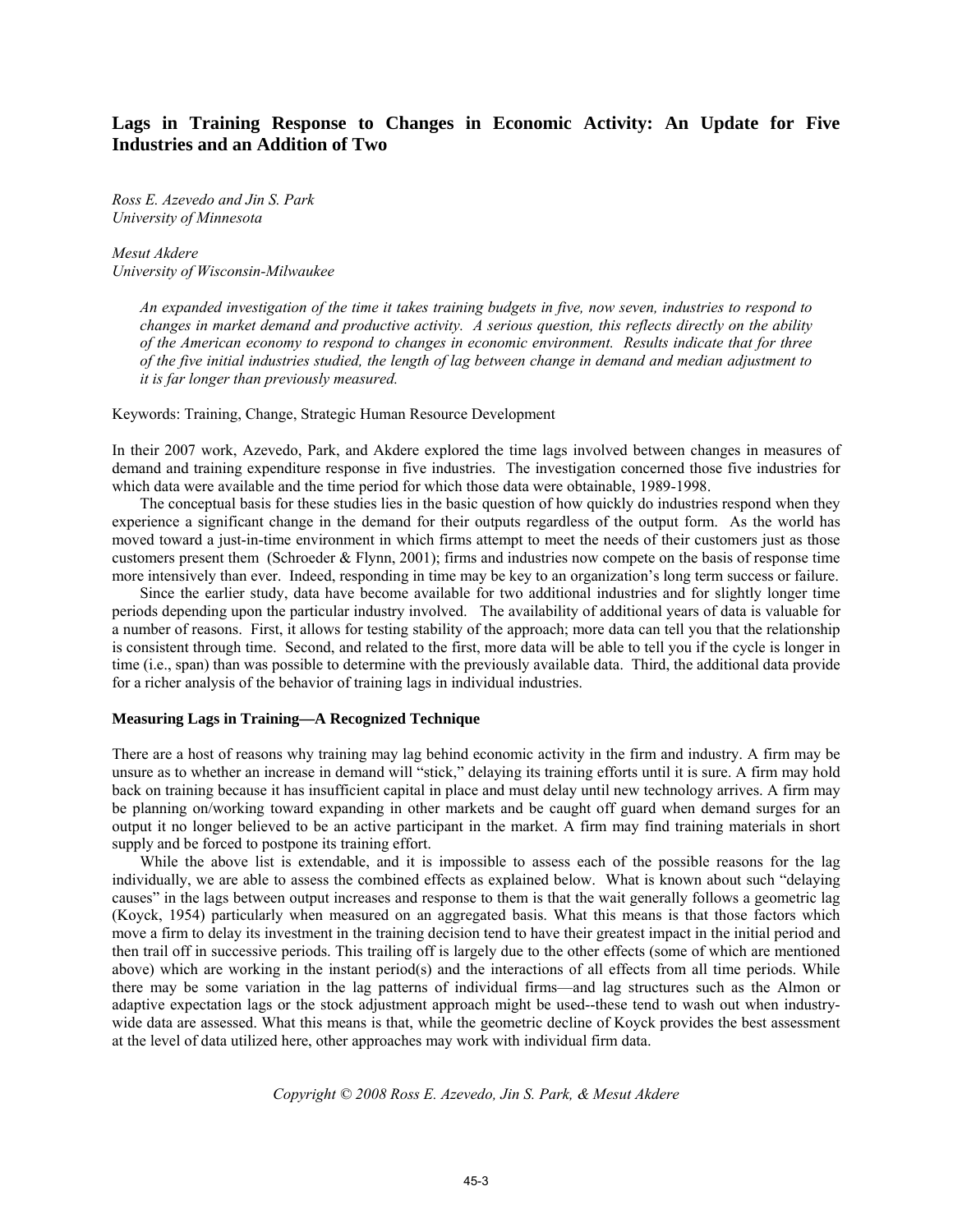While the geometric lag is conceptually appropriate for this investigation, it also bespeaks an infinite lag. The advantage of the Koyck (1974) technique is that allows us to measure the impact over a limited period of time as will be evident below. The Koyck methodology specifically allows us to address the question of how the training expenditures of an industry respond to the shock of an increase or decrease in the demand for its output. As a stone thrown in a pond leads to circles radiating outward infinitely, any change in demand for an industry's output reverberates through the industry as subsequent changes in training programs, production procedures, and supply chains occur. The Koyck methodology allows assessment of how long those changes take.

What we need now do is consider the impact of any change in the level of economic activity on training as being measured by an equation of the following form:

(1) 
$$
T_t = \alpha + \beta_0 O_t + \beta_1 O_{t-1} + \beta_2 O_{t-2} + ... + \beta_n O_{t-n} + \varepsilon_t
$$

which simply says that the training in time t  $(T<sub>t</sub>)$  is a function of the Output in time t  $(O<sub>t</sub>)$  and Output in each of the previous time periods (e.g., t-1, t-2,…, t-n).

We then identify a weight, termed  $\lambda$  such that  $0 < \lambda < 1$  which captures the geometric nature of the decline in the following form and allows us to use/assess a constant/stable coefficient:

(2) 
$$
T_t = \alpha + \beta_0 O_t + \beta_0 \lambda O_{t-1} + \beta_0 \lambda^2 O_{t-2} + ... + \beta \lambda^n O_{t-n} + \epsilon_t
$$

The remaining difficulty with this equation/approach is that it is still one with an infinite time horizon which means that it is unobservable/unmeasurable in reality. The transformation by Koyck (1954), however, allows us deal with these infinite observations. We start with the equation/relationship noted above lagged one time period:

$$
(3) \tT_{t-1} = \alpha + \beta_0 O_{t-1} + \beta_0 \lambda O_{t-2} + \beta_0 \lambda^2 O_{t-3} + ... + \beta_{n-1} \lambda^{n-1} O_{\tau-n-1} + \varepsilon_{t-1}
$$

We multiply our third equation by  $\lambda$  and obtain:

$$
(4) \qquad \lambda T_{t-1} = \lambda \alpha + \lambda \beta_0 O_{t-1} + \beta_0 \lambda^2 O_{t-2} + \beta_0 \lambda^3 O_{t-3} + ... + \beta_{n-1} \lambda^{n-1} O_{t-n-1} + \lambda \epsilon_{t-1}
$$

We now subtract (4) from (2) with the result:

(5) 
$$
T_t - \lambda T_{t-1} = \alpha (1-\lambda) + \beta_0 O_t + (\varepsilon_t \cdot \varepsilon_{t-1})
$$

which becomes through reduction:

(6) 
$$
T_t = \alpha (1 - \lambda) + \beta_0 O_t + \lambda T_{t-1} + v_t
$$
 where  $v_t = (\varepsilon_t - \varepsilon_{t-1})$ 

The above algebraic treatment, which is called the *Koyck Transformation* (1954), leads to an equation which is measurable in current values of Output and previous values of Training, and allows for an empirical assessment of the lags associated with response to changes in demand….we now turn to such an assessment in an update of what has been done before.

### **Measuring Lags in Training—An Updated Assessment**

Given this assessment technique, we need to note that the Azevedo, Park, and Akdere study of 2007 was somewhat constrained by the time period of data availability for the study. All of the years investigated were from 1989 to 1998, leaving one to ask what longer periods might show. We were able to obtain additional data for the period from 1982 to 1988 for some three of the previously studied industries as well as to add two industries—wholesale and retail trade and government—to the mix. These additions provide insight into the effects of expanded time periods on the patterns of expenditures on training by industry.

The data were taken from two major sources: *Training* Magazine and the Bureau of the Census, U.S. Department of Commerce. They were supplemented in some cases with data from the Bureau of Labor Statistics, U.S. Department of Labor. The advantage of these data is that they allow for a matching of the firms by both industry and firm size. The surveys involve firms larger than 100 employees and were matched to Standard Industrial Classification categories, allowing for rather unique comparability across data sources.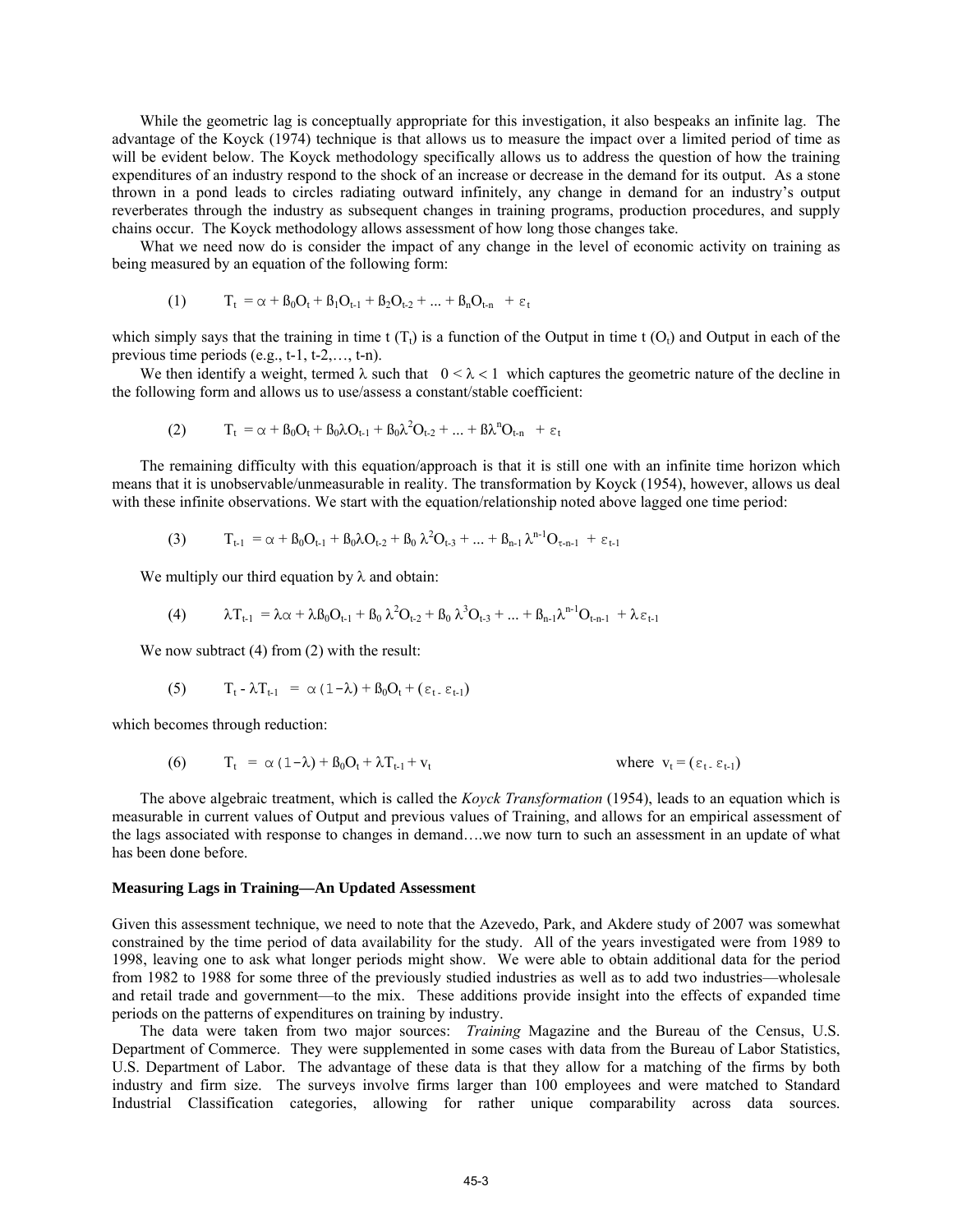|                                    |          |           | Sales / Gross Domestic Product |           |           |       |           |           |       | Production / Value Added |           |       |
|------------------------------------|----------|-----------|--------------------------------|-----------|-----------|-------|-----------|-----------|-------|--------------------------|-----------|-------|
| Industry                           | $B_0$    | Λ         | $r^2$                          | $\beta_0$ | λ         |       | $\beta_0$ | ∼         | $r^2$ | $\beta_0$                | $\sim$    |       |
|                                    |          | 1989-1998 |                                |           | 1982-1998 |       |           | 1989-1998 |       |                          | 1982-1998 |       |
| Manufacturing                      | 208.2    | 0.342     | 0.466                          | 202.6     | 0.585     | 0.887 | 202.2     | 0.311     | 0.462 | 2223.1                   | 0.778     | 0.877 |
| Finance, Insurance and Real Estate | 543.1    | 0.419     | 0.832                          | N/A       | N/A       | N/A   | 305.8     | 0.417     | 0.842 | 182.2                    | 0.561     | 0.622 |
| Transportation                     | -76834   | 0.493     | 0.562                          | N/A       | N/A       | N/A   | $-1277.8$ | 0.271     | 0.605 |                          | N/A       |       |
| <b>Business Services</b>           | $-114.9$ | 0.135     | 0.126                          | N/A       | N/A       | N/A   | $-86.2$   | 0.159     | 0.135 | 39.3                     | 0.793     | 0.840 |
| <b>Educational Services</b>        | 15870.1  | $*0.321$  | 0.418                          |           | N/A       |       | 626632    | 0.348     | 0.449 |                          | N/A       |       |
| Wholesale and Retail Trade         |          |           |                                | 428.7     | 0.277     | .967  |           |           |       | 7177.9                   | 0.266     | 0.967 |
| Government $*, **$                 |          |           |                                | 0.276     | 0.104     | 0.493 |           |           |       | 0.286                    | 0.106     | 0.468 |

Table 1. *Comparison of β0 , λ, and r2 From Regressions Estimating Training Lag in Selected Industries, After Koyck Transformations Original Results & Update*

Table 2. *Comparison of Median Length of Response in Training Activity to Two Measures of Industry Output – Sales and Value Added; Using Koyck Transformation Regression Results, Original and Update*

|                                    | Median Length of Response Time, In Months, Due to Change |                                |                          |               |  |  |  |  |  |
|------------------------------------|----------------------------------------------------------|--------------------------------|--------------------------|---------------|--|--|--|--|--|
| Industry                           |                                                          | Sales / Gross Domestic Product | Production / Value Added |               |  |  |  |  |  |
|                                    | 1989-1998                                                | 1982-1998                      | 1989-1998                | 1982-1998     |  |  |  |  |  |
| Manufacturing                      | 7.7 months                                               | 15.5 months                    | 7.3 months               | 33.1 months   |  |  |  |  |  |
| Finance, Insurance and Real Estate | 9.6 months                                               | N/A                            | 9.5 months               | 14.4 months   |  |  |  |  |  |
| Transportation                     | $11.7$ months                                            | N/A                            | 6.4 months               | N/A           |  |  |  |  |  |
| <b>Business Services</b>           | 4.5 months                                               | N/A                            | 4.2 months               | $36.0$ months |  |  |  |  |  |
| <b>Educational Services</b>        | 7.9 months                                               | N/A                            | 7.8 months               | N/A           |  |  |  |  |  |
| Wholesale and Retail Trade         |                                                          | 6.5 months                     |                          | 6.8 months    |  |  |  |  |  |
| Government $*, **$                 |                                                          | 3.7 months                     |                          | 3.7 months    |  |  |  |  |  |

\*, \*\*: Based on unweighted and employee weighted total government outlays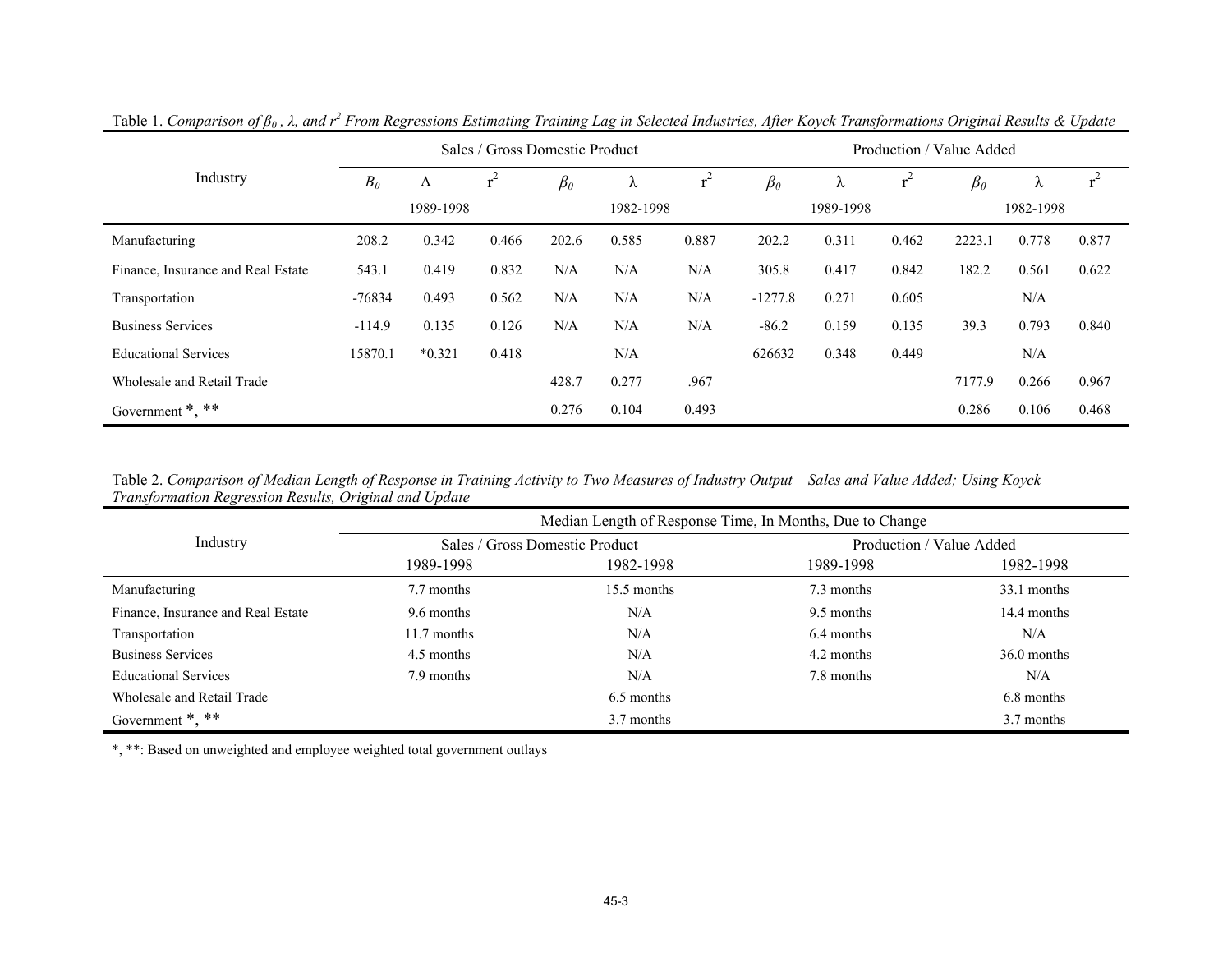Table 1 reports the results of the Koyck Distributed Lag analysis of Azevedo, Park, and Akdere (2007) with the inclusion of results encompassing the additional years 1982 through 1988 for three of the industries previously nvestigated (Manufacturing; Finance, Insurance and Real Estate, and Educational Services) as well as for two new industries: Wholesale and Retail Trade and Government.

We note that in general, the  $r^2$  values for the longer time periods are higher/larger than they were for the original ten year period 1989-1998. This reveals the usually beneficial effects of extending the time period to allow the Koyck technique a fuller opportunity to exhibit its measurement capabilities. The industry where the new  $r^2$  value was less than reported for the 1989 – 1999 period was Finance, Insurance and Real Estate is an industry with wellknown dramatic changes in structure and/or definition during the period under consideration (U.S. Department of Commerce). Recall the savings and loan crisis and their disappearance from the market, the growth of interstate banking, and the number of bank and real estate mergers during this period, changing dramatically the nature of this industry—particularly its firm size—over the time period now possible in this study.

The two new industries for which data were obtained—Wholesale and Retail Trade and Government—reflect considerable different values of  $r^2$ , with the government values being about half those of the trade sector. This suggests training in government is much less tied to the level of fiscal activity that it is to business activity at both the wholesale and retail levels.

Because we know from Gujarati (2003) that

(7) Median Lag = 
$$
-(\text{Log }2/\text{Log }\lambda)
$$

we are able transition the analysis to the actual measured lags in Table 2.

Considering to Table 2, we find the additional yeas of data reveal longer lags than those described in the 2007 study by Azevedo, Park, and Akdere. In fact, in some cases the reported lags are dramatically longer. This is true for the sales lag in Manufacturing where the new results indicate almost twice the previously reported lag. Relative to production or value added, there were dramatic increases in the length of lag in Manufacturing and Business Services with only a slight increase in the case of Finance, Insurance and Real Estate. The new industries, Wholesale and Retail Trade and Government, show lags which are consistent with those reported in the earlier study by Azevedo, Park, and Akdere (2007). These shorter lags, over the longer measured time period (i.e., 1982 – 1998), suggest both of these industries are more flexible with their training capabilities and face their training needs much more quickly than do the other sectors of the economy studied.

It is interesting to note that the results were the same—3.7 months—regardless of how the economic impact of lags is measured in the government sector. Thus, although sales and value added are not generally attributed to government, when its output is as closely paralleled to these concepts as is possible, they make no difference to lags in training.

#### **Implications for Human Resource Development**

Scholars and practitioners in HRD need to be aware of the implications of these results. The field of training is one of the least regulated areas within the Human Resource Development (HRD) umbrella. Many trainers do not even go through a certification or a licensure process which would have the potential to make them aware of the industrial impact of what they do. This is largely due to the independent nature of the field where companies often decide for themselves about their training needs. One of the findings of this study is that U.S. companies generally do not respond to training needs in their industry in a timely fashion; thereby leading to lags in training. The problem is twofold. First, newer training needs do emerge during these lags; thus further complicating the issue. Second, such lags in training definitely put U.S. companies in a less advantageous position compared to their global competitors. Furthermore, these lags in training may become barriers in achieving learning in the workplace. HRD practitioners should continue their advocacy efforts at the top management level to emphasize the importance of investing in human capital through training to strategically position the organization in rapidly changing global markets. In doing so, HRD practitioners need to convey he findings of studies like this to the highest levels of management in their organizations as prime rationale for more timely and effective use of the training function.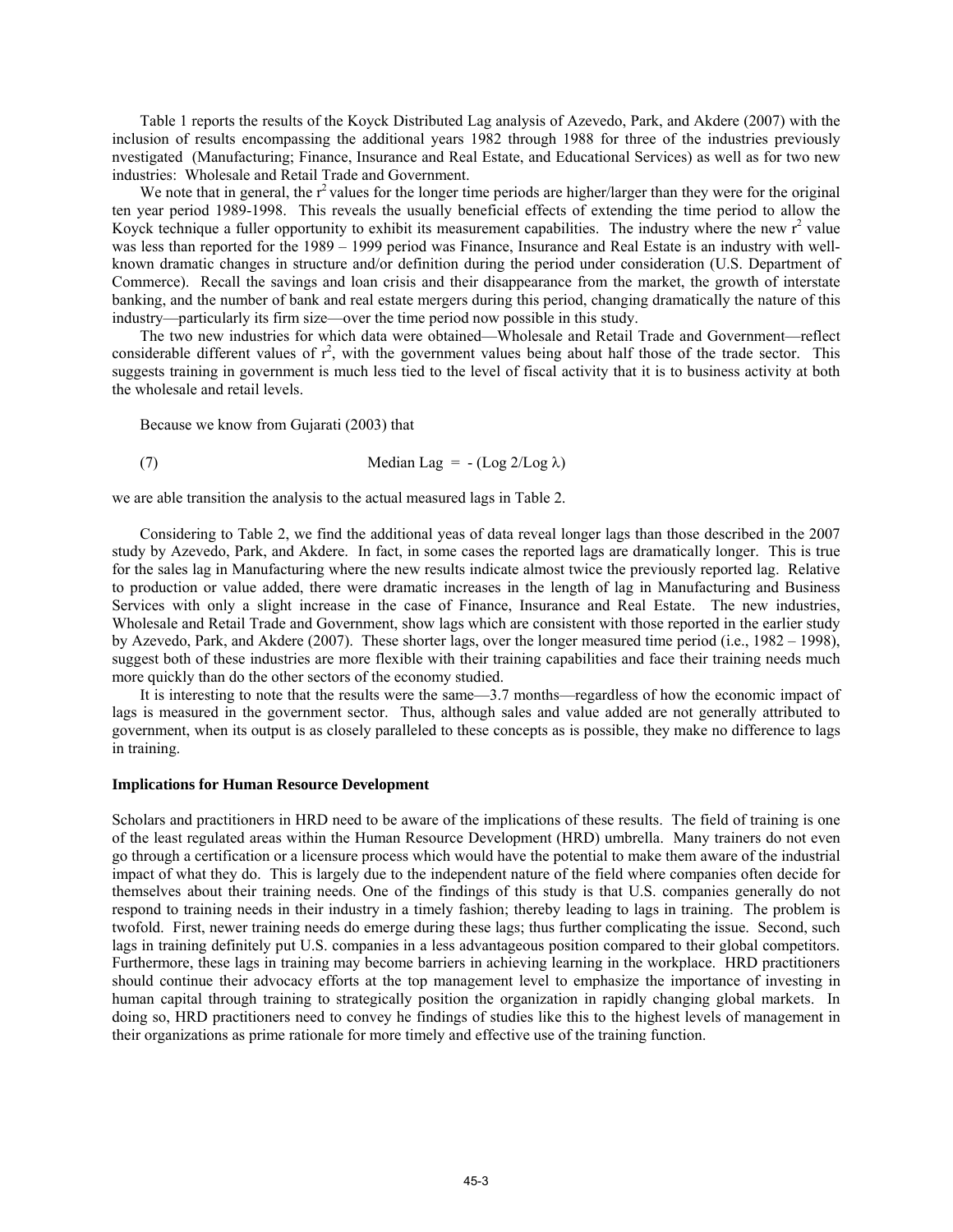#### **Summary, Conclusions, and the Need For Further Work**

When involved with a data intensive study of the type contained herein, more data are always of value for the additional enlightenment they may provide. Here we find that more years of data allow us to determine that the lag in training response by American industries is greater than Azevedo, Park, and Akdere (2007) were able to determine when limited to using data from the 1989 through 1998 period. This report is not meant to criticize that study but rather to build upon it due to the availability of new data, shedding a bit of additional light on this subject.

Once again we need to recognize the importance of these lags to an American economy which is becoming even more internationalized. Today, inflation, recession, boom and bust are ever more international in impact, touching virtually every nation at the same time. Much of the world speaks to operating on a "just-in-time" basis, with production, inventories, shipments, and, most importantly, trained workers available when needed to meet output demands. When, for example, U.S. manufacturing takes almost three years for the median firm to meet its production based training needs, this bespeaks falling behind countries of the world where training of workers takes on more primacy.

In sum, while those of us who study training are often advocates for more of it, it is not always without a quantum of altruism. More work needs to be done to make America a better competitor on the world scene. Indeed, creativity, invention and determination will help in such a venture. So too will the timely delivery of training ensure a strong U.S. competitive position worldwide. If the lags in training response get longer the America can do no better than slip backward in the hierarchy of world competitors.

#### **References**

- Acemoglu, D., & Pischke, J. (1998). Why firms train? Theory and evidence. *Quarterly Journal of Economics*, *113*(1), 79-119.
- Akdere, M. (2003). Action research paradigm in the field of training and development. *Journal of European Industrial Training, 27*(8), 413-422.
- Azevedo, R E., Park, J. S., & Akdere, M. (2007). Lags in training response to changes in economic activity: An exploratory inquiry for five industries. In F. M. Nafukho and T. J. Chermack, (Eds.), *The Proceedings of Academy of Human Resource Development.* Bowling Green, OH: AHRD.
- Azevedo, R. E., & Smayling, M. M. (1997). Training and the decade of the 1980's: Did we spend what we said we were spending? In R. J. Torraco, (Ed.), *The Proceedings of Academy of Human Resource Development.* Bowling Green, OH: AHRD.
- Becker, G. S. (1975). *Human capital: A theoretical and empirical analysis, with special reference to education.* Chicago: University of Chicago Press.
- Ben-Porath, Y. (1967). The production of human capital and the life cycle of earnings. *Journal of Political Economy, 75*(2), 352-365.
- Besanko, D., Dranove, D., & Stanley, M. (1996). *Economics of strategy.* New York: John Wiley.
- Feuer, D. (1985). Training magazine's industry report. *Training, 22*(10), 24-53.
- Feuer, D. (1988). Training magazine's industry report. *Training, 25*(10), 31-60.
- Galvin, T. (2001). Industry report. *Training, 38*(10), 40-75.
- Galvin, T. (2002). Industry report. *Training, 39*(10), 24-73.
- Galvin, T. (2003). Industry report. *Training, 40*(10), 21-45.
- Geber, B. (1987). Training budgets: Still healthy. *Training. 24*(1), 9-50.
- Gordon, J. (1986). Training magazine's industry report. *Training, 23*(10), 26-63.
- Griliches, Z. (1997). Education, human capital, and growth: A personal perspective*. Journal of Labor Economics, 15*(1), S330-S334.
- Gujarati, D. N. (2003) *Basic econometrics* (4<sup>th</sup> ed.). Boston: Mc-Graw Hill.
- Hayward, G., & Fernandez, R. M. (2004). From core skills to key skills: Fast forward or back to the future? *Oxford Review of Education, 30*(1), 117-146.
- Industry report. (1991, October) *Training, 28*(10), 31-59.
- Industry report: An overview of employee training in America. (1992, October) *Training, 29*(10), 25-55.
- Industry report. (1993, October) *Training, 30*(10), 29-60.
- Industry report. (1994, October) *Training, 31*(10), 29-64.
- Industry report. (1995, October) *Training, 32*(10), 37-82.
- Industry report. (1996, October) *Training, 33*(10), 41-79.
- Industry report. (1997, October) *Training, 34*(10), 33-75.